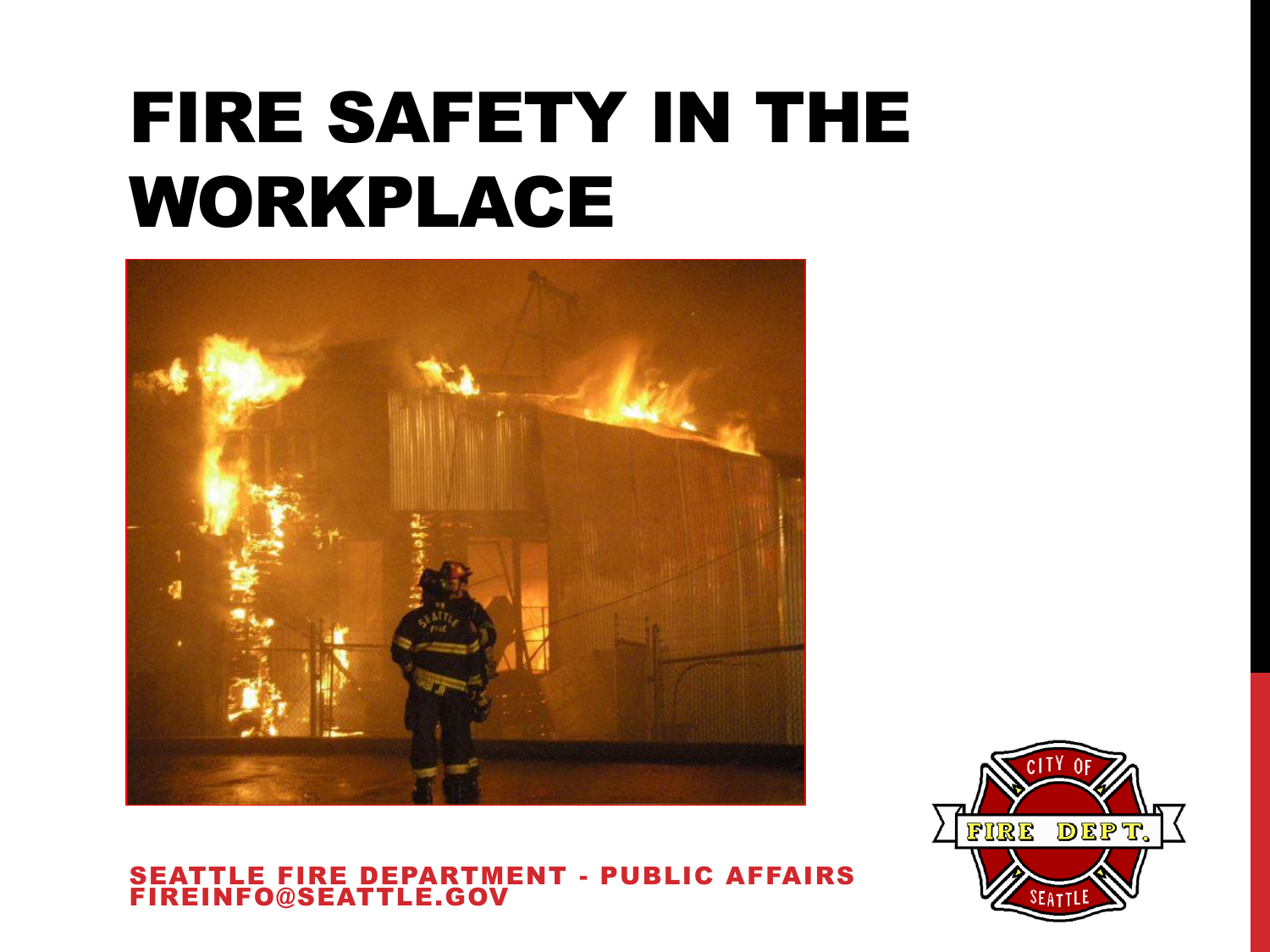## WORKPLACE FIRE SAFETY



### **An Overview of this Presentation**

#### **Workplace fire safety prevention**

- What is fire really like?
- Common fire hazards
- Fire and Life Safety

#### **Fire code requirements**

- Fire evacuation plans
- Fire drills
- Fire extinguishers

**A resource list for Group B (business) occupancies.**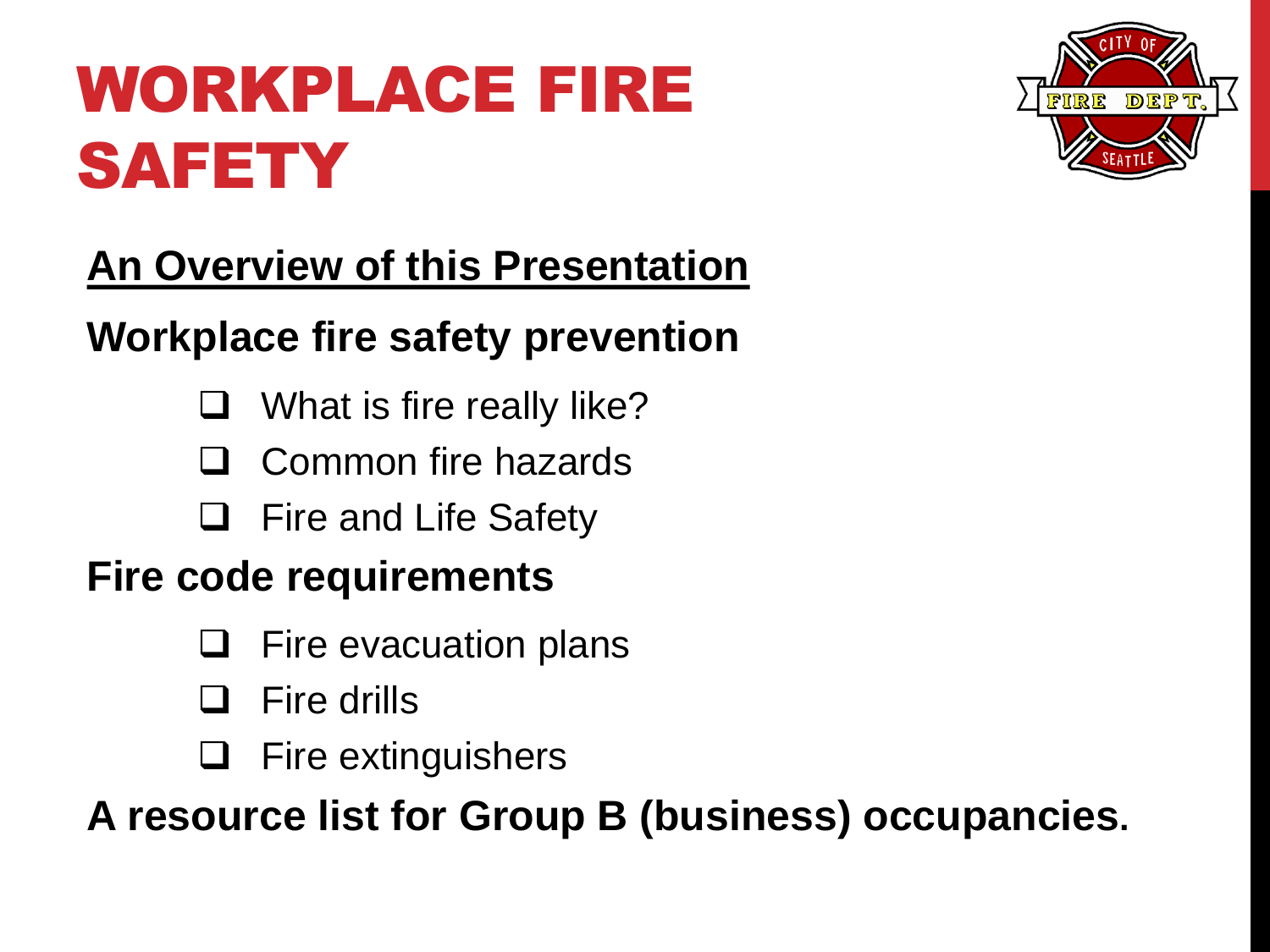## WHAT IS REAL FIRE LIKE?



### *Real fire is fast.*

Once a fire begins to flame it can double in size every 30 seconds. At this rate, a room can become fully involved in minutes.

### *Real fire is dark.*

Fires produce large amounts of thick, black smoke that obscures vision, causes nausea and may even lead to unconsciousness or death.

### *Real fire is hot.*

A fire can cause the temperature at ceiling level to reach more than 1200 degrees Fahrenheit. At just 5 feet it can be more than 800 degrees.

### *Real fire is unpredictable.*

Each fire is unique. Some fires may smolder, others will burn at exceedingly high temperatures consuming everything with flames.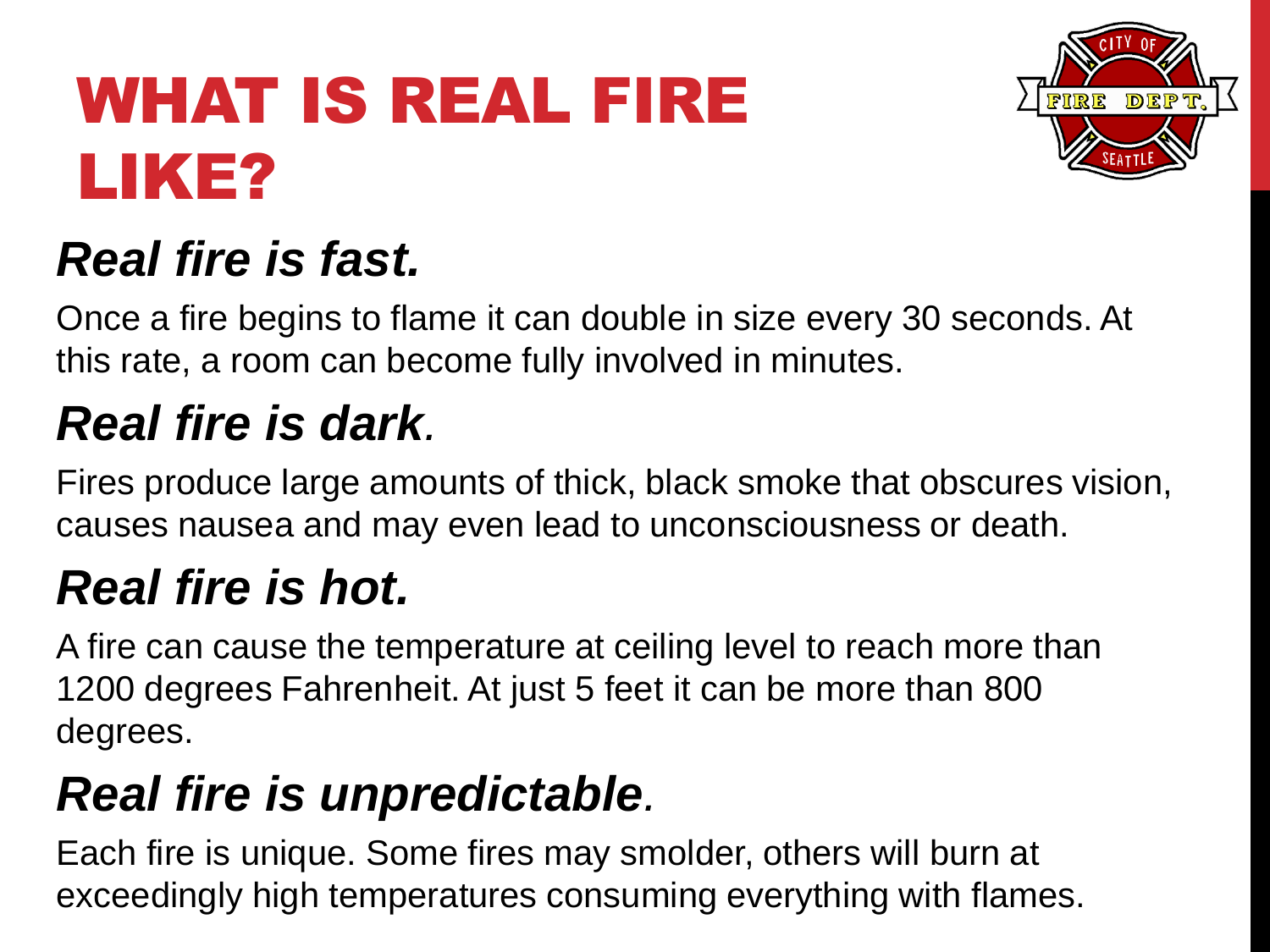## SMOKE IS THE REAL DANGER





Most deaths and injuries in fires are caused by inhalation of smoke and gases.

All fires produce carbon monoxide and other toxic gases in large quantities.

*When the smoke alarm sounds, get out quick and crawl low under smoke!*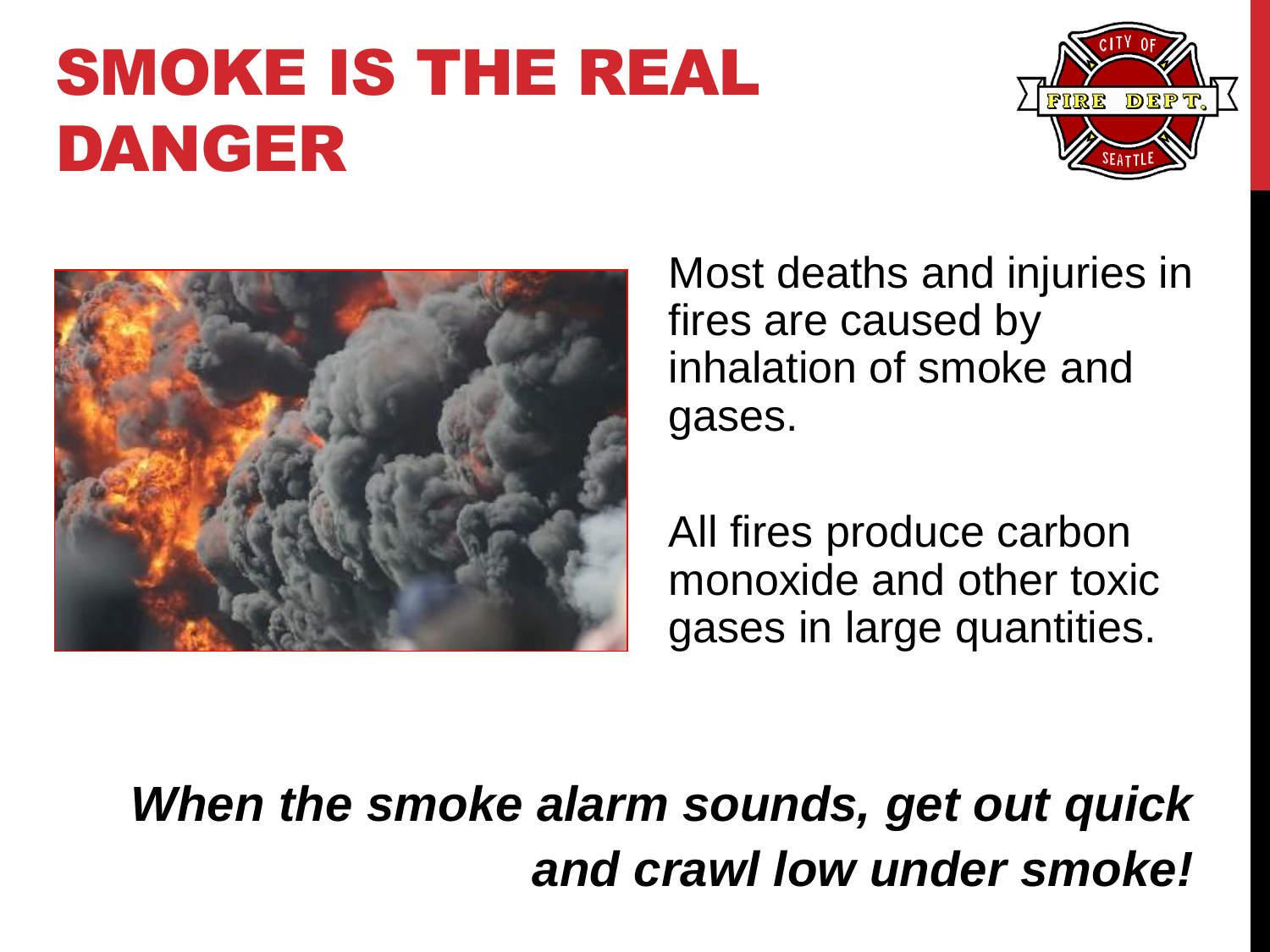### FIRE HAZARDS





#### **Electrical Hazards**

- □ Do not overload outlets.
- $\Box$  Replace extension cords with surge protectors.



□ Routinely check your electrical appliances and wiring and replace all damaged appliance cords.



 $\Box$  If an appliance generates heat (like toasters, kettles, space heaters, irons, etc.) unplug it when not in use.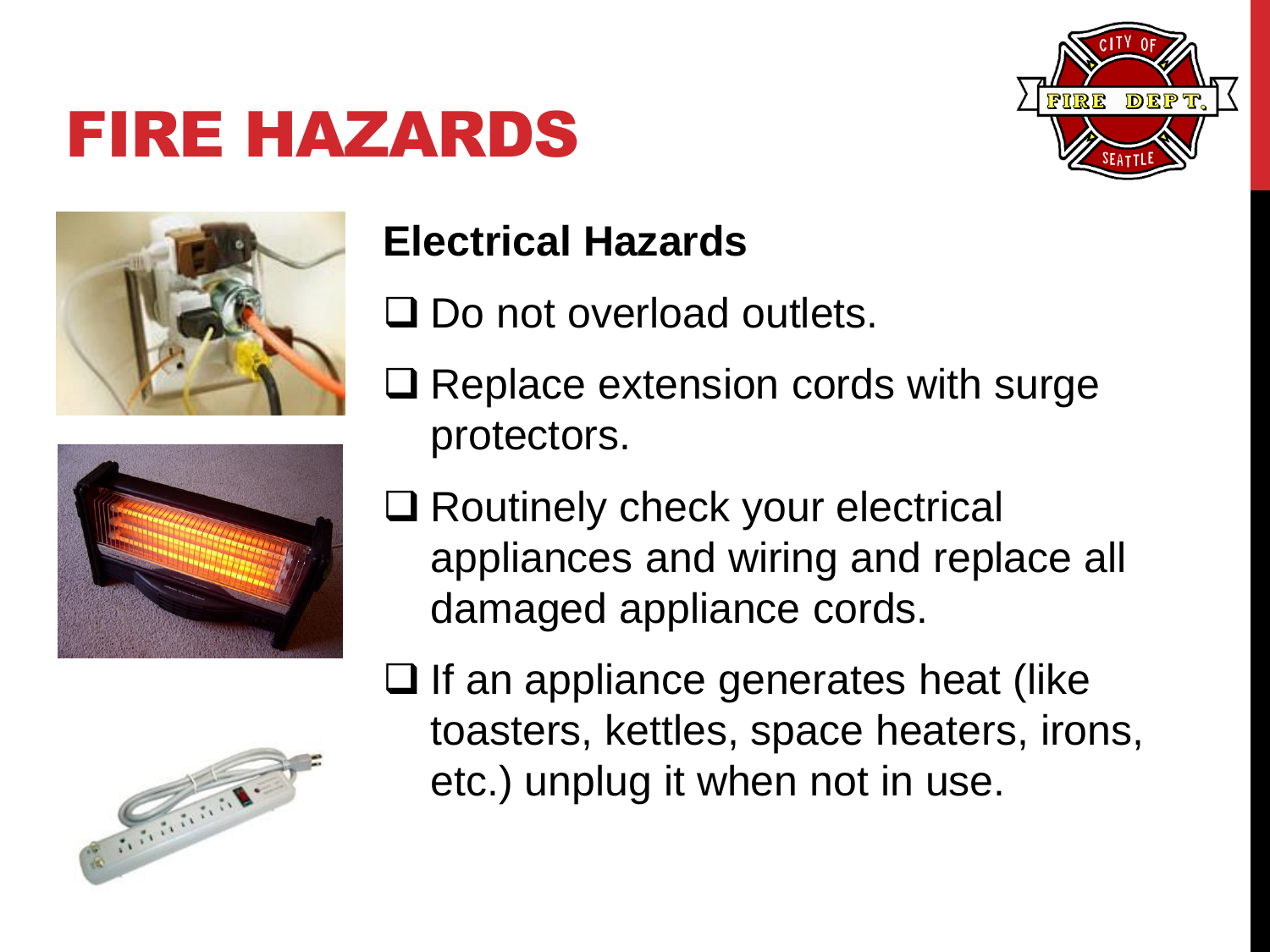

## FIRE PREVENTION

- $\Box$  Make sure exit doors are not propped open or blocked.
- $\square$  Keep stairways and storage areas clutter free.
- $\Box$  Empty garbage and recycling bins regularly.
- □ Avoid Arson: clean up dry vegetation outside of building and make sure lighting is good outside.

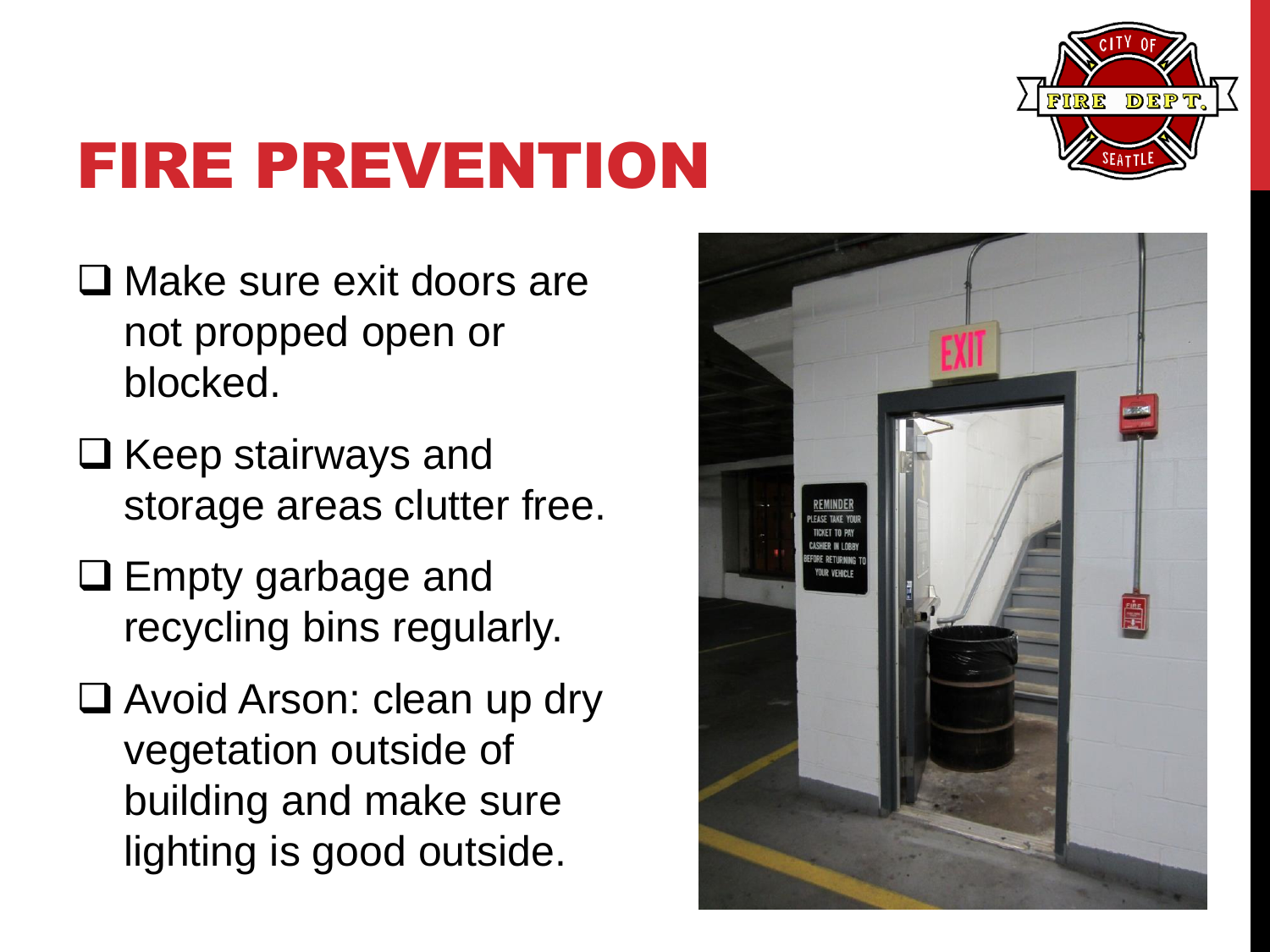## FIRE AND LIFE **SAFETY**



#### **Be Prepared. Have a Plan.**

Chapter 4 of the 2012 [Seattle Fire Code r](http://www.seattle.gov/fire/FMO/firecode/firecode.htm)equires that fire safety and evacuation plans be developed for a variety of occupancies, including Group B (businesses) which are occupancies having an occupant load of 500 or more persons or more than 100 persons above or below the lowest level of exit discharge.

For more information review [Client Assistance Memo](http://www.seattle.gov/fire/FMO/firecode/cam/5051CAM Evac Plans.pdf)  [5051](http://www.seattle.gov/fire/FMO/firecode/cam/5051CAM Evac Plans.pdf)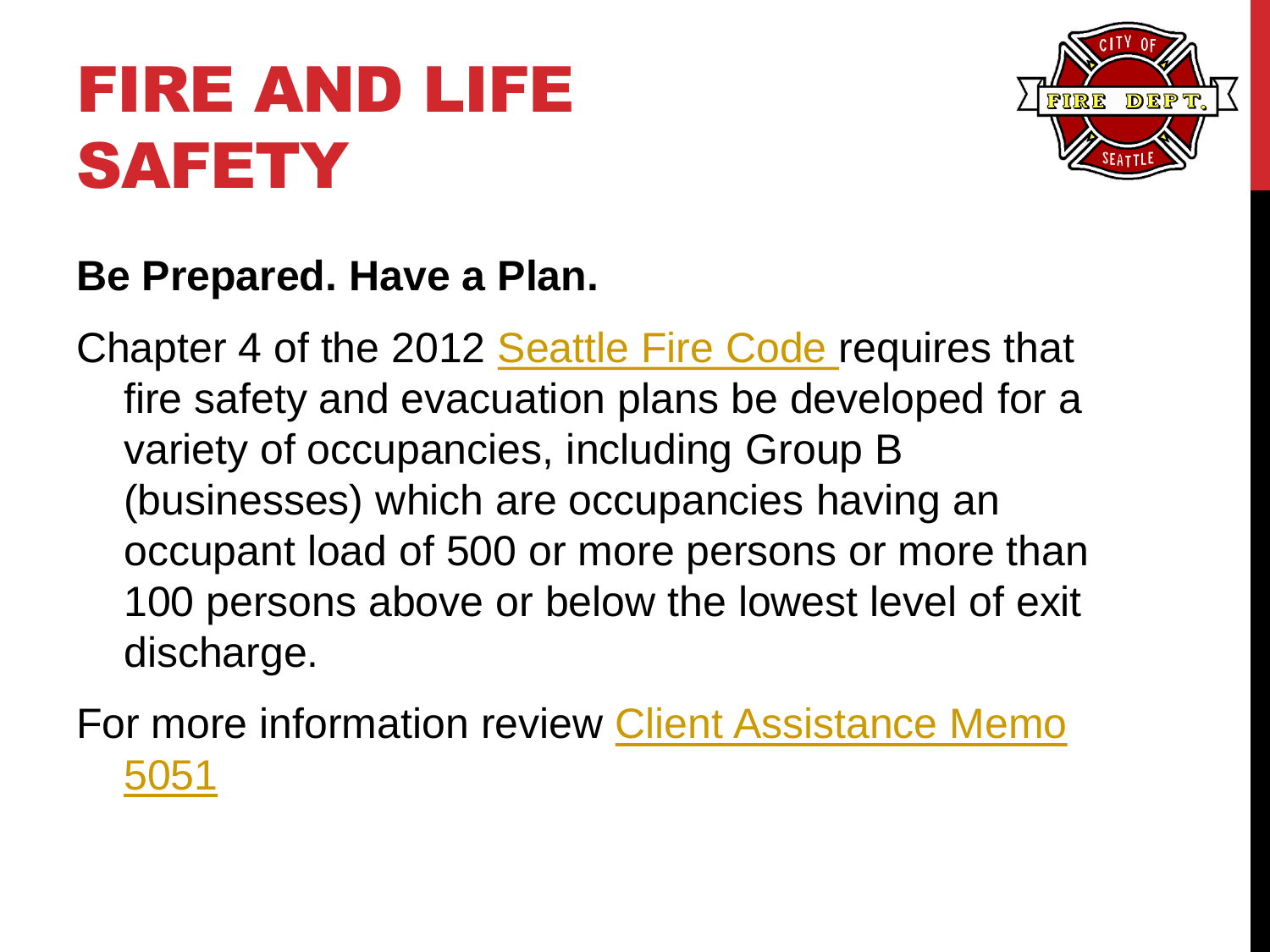

### GETTING STARTED

#### **This information will provide a starting point for the development of an emergency plan.**

- $\Box$  Identify the fire and life safety systems present—including fire alarm system, smoke detectors, voice alarm system, sprinklers, fire extinguishers, manual pull alarms, and fire doors.
- $\Box$  Consider the building occupants. Are they familiar with the facility or is it a changing population, as in a retail store or restaurant?
- $\Box$  Note any special needs that individuals may have, such as language proficiency or physical disabilities. Make a list of concerns regarding evacuation routes, guests, and special hazards associated with the business.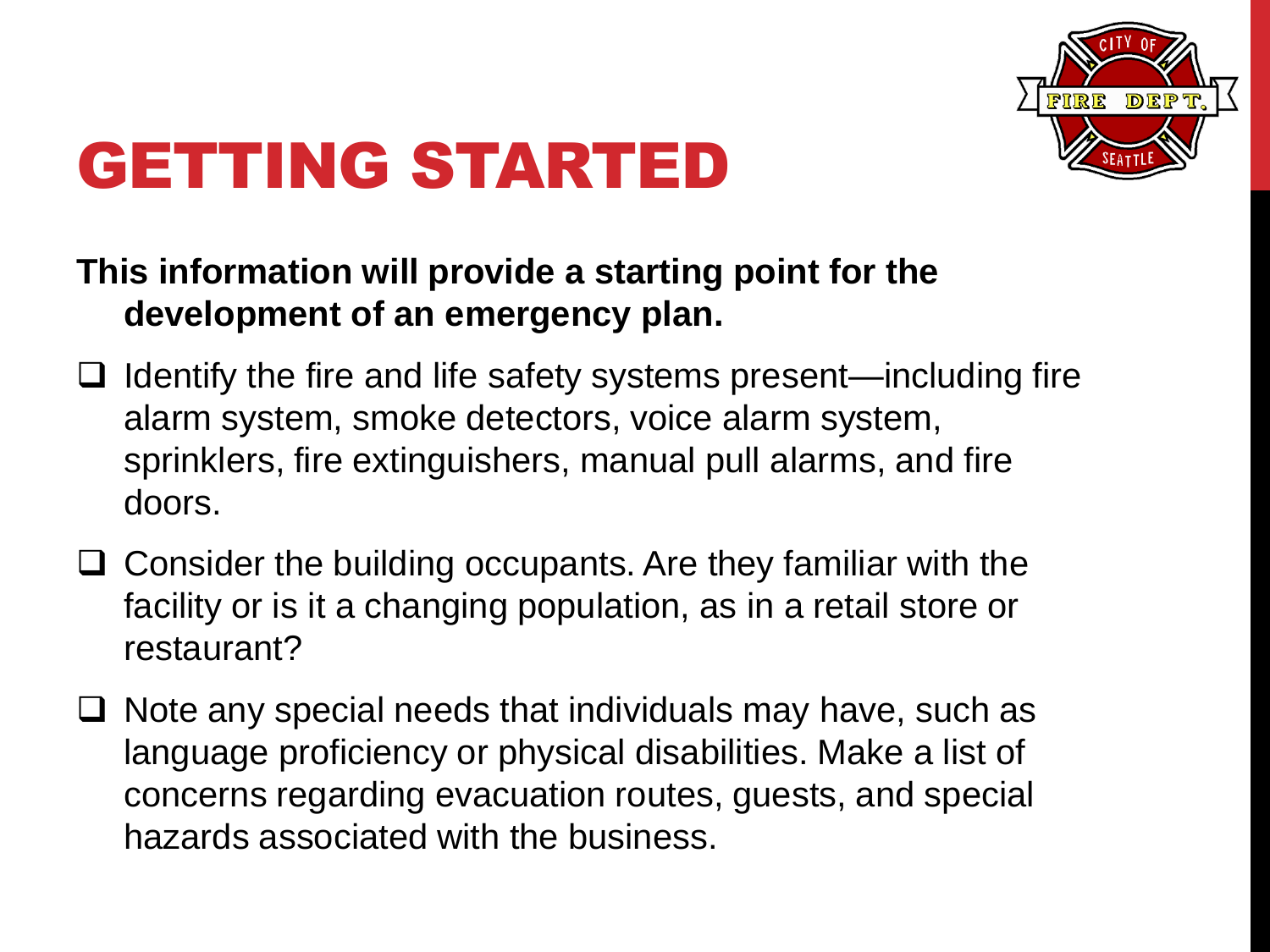### CREATE A MAP



 $\Box$  Design a basic plan for **Evacuation Plan** each floor. **Floor 1**  $\Box$  Indicate the location of all fire exits, manual pull  $1 - 108$ stations, and 2-116 extinguishing equipment.  $1 - 107$ 2-114 **Louw BUSINESS** OFFICE  $5 - 112$ 금 **LEGEND** YOU ARE HERE **FIRE ALARM PULL-BOX FIRE EXTINGUISHER EXIT STAIRWAY** SECONDARY EVACUATION ROUTE PRIMARY EVACUATION ROUTE ... www.safetymap.com 2009 **IN CASE OF EMER USE EXIT STAIRWAYS** FIRE DEPT. EMERGENCY TELEPHONE NUMBER - CALL 911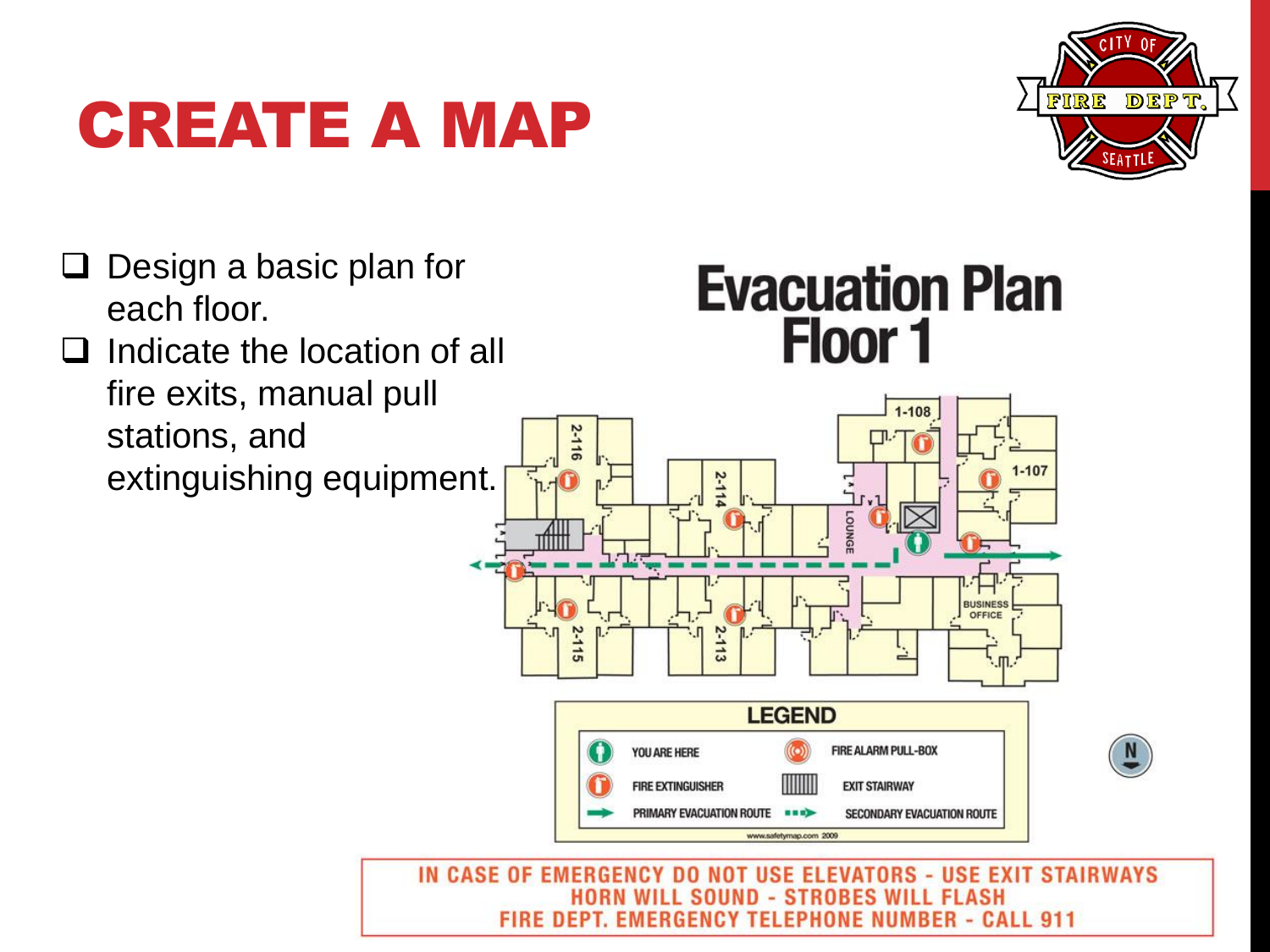

### EVACUATION PLAN

#### **Develop evacuation procedures**.

- $\Box$  Train employees to stop what they are doing and evacuate the building immediately when the fire alarm sounds.
- $\Box$  If there is an elevator in the building, employees should be trained to use the stairs during an emergency evacuation.

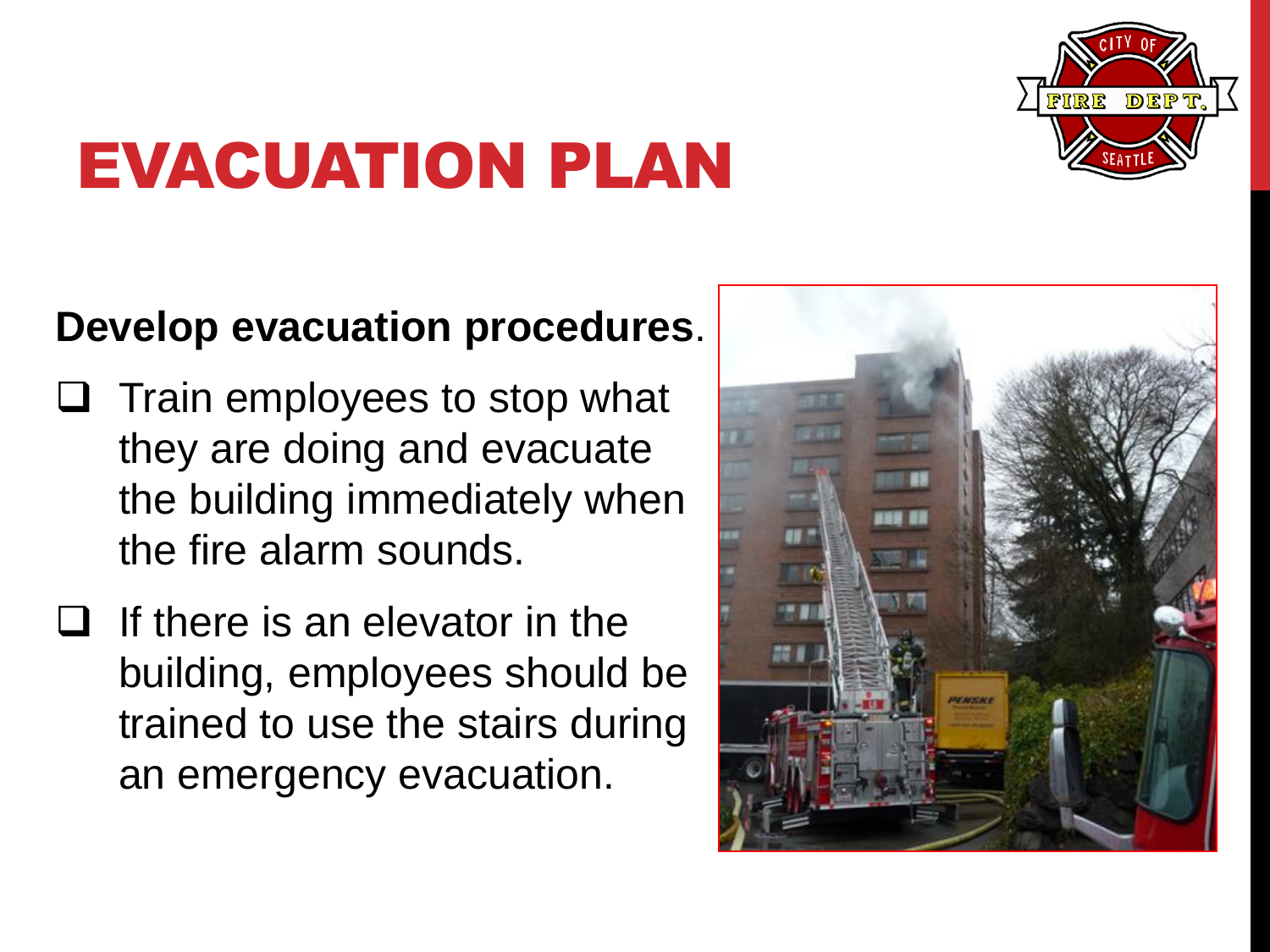### WHEN THE ALARM SOUNDS



- $\Box$  Every alarm should be taken seriously and not assumed to be a false alarm.
- $\Box$  If safe to do so, quickly leave your work area and walk to the nearest exit.
- □ Use the stairs. Do not use elevators.
- □ Close all doors behind you as you exit.
- $\Box$  Call 911 after safely evacuating.
- $\square$  Go to your assigned outside meeting place and stay there until you get the okay from the fire department.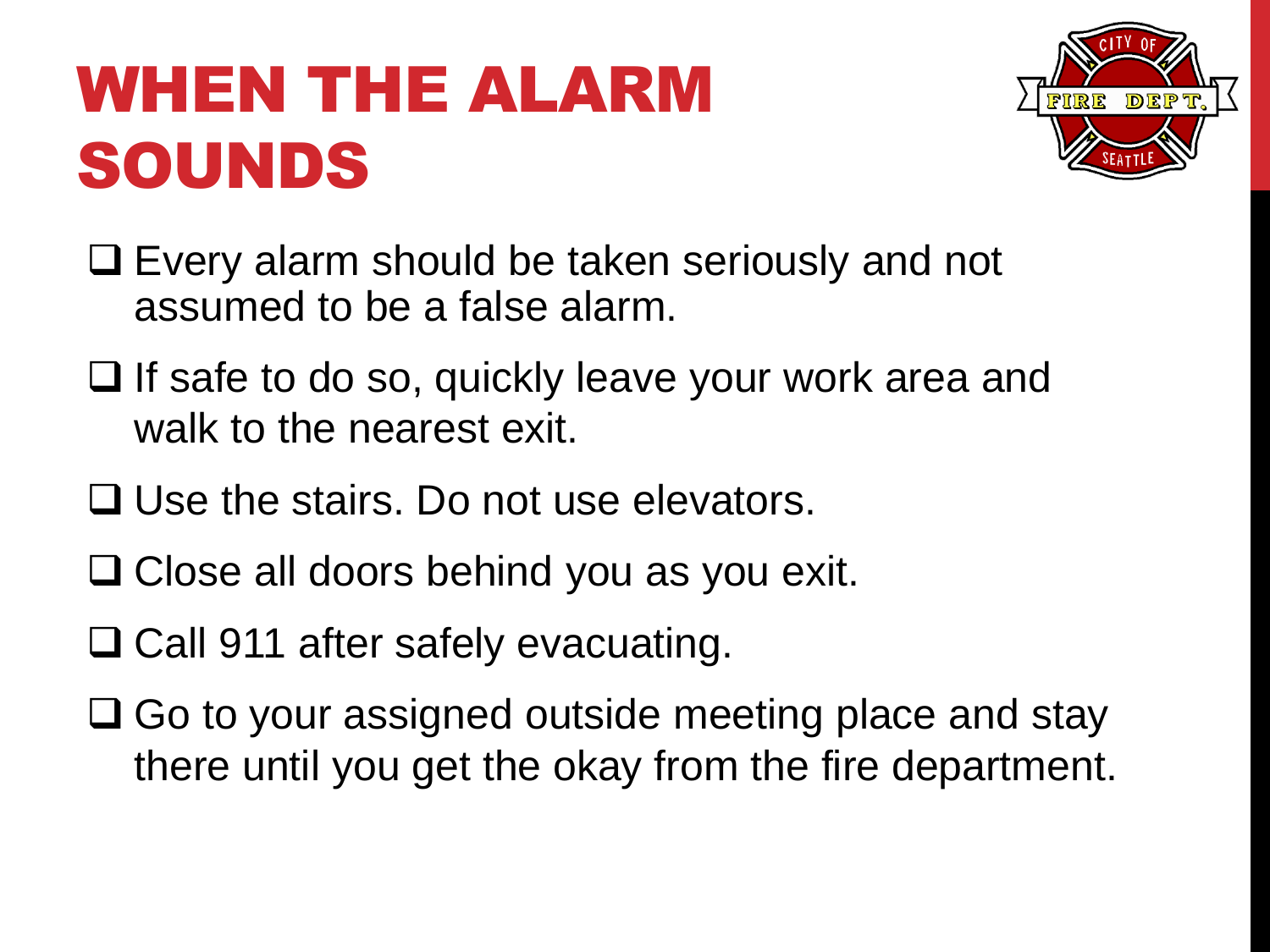

### MEETING PLACE

- $\Box$  It is important that evacuating employees move away from the building to the designated meeting place (assembly area).
- $\square$  The meeting place should be far enough away from the building to keep employees out of the way of firefighting activities and away from falling glass and debris.

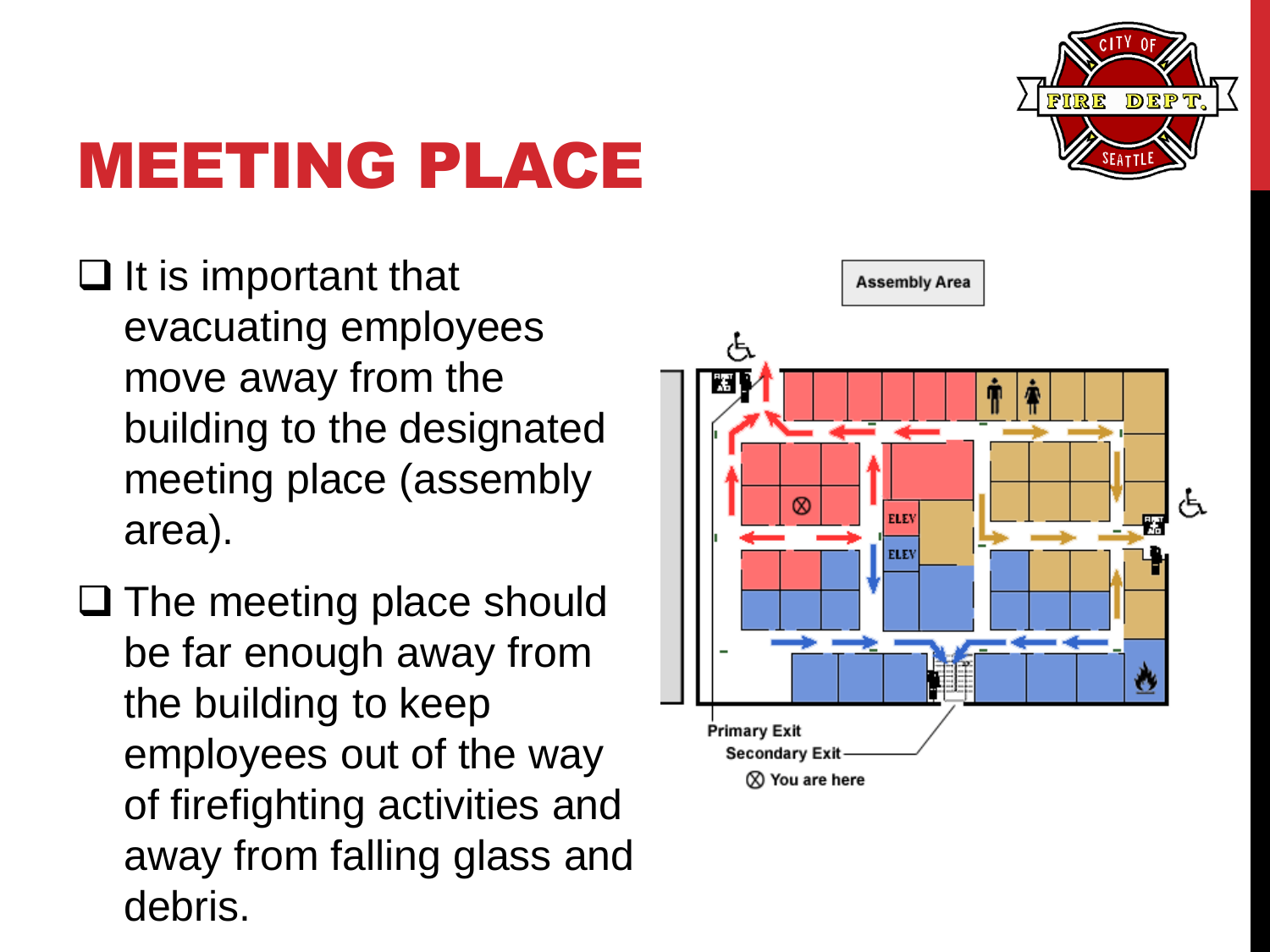

## IF YOU CAN'T ESCAPE

- $\Box$  Find an area of refuge on the floor you are on.
- □ An ideal area of refuge would be an enclosed room near an exit stairwell that has a door, a window and a telephone. An enclosed stairwell landing can also be used as an area of refuge as a secondary option.
- $\Box$  Keep the door(s) and windows closed, use a towel or clothing to block openings around the doors or vents where smoke might enter.
- $\Box$  If smoke enters your room, call 911 to report your location so that firefighters can assist you.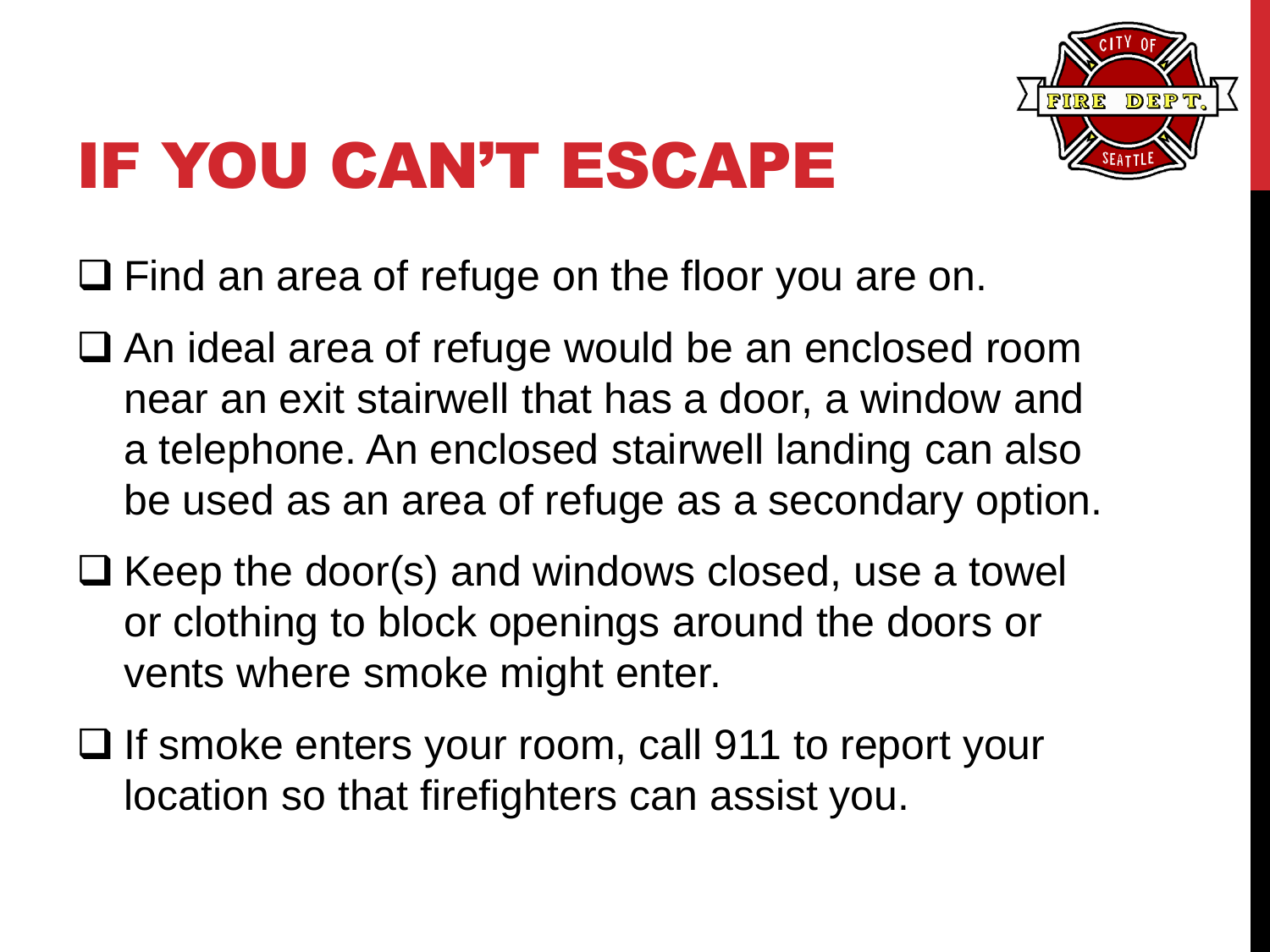

### FIRE DRILLS

- □ Group B occupancies require employees to participate in drills annually. The Seattle Fire Department does not need to be notified of evacuation drills.
- $\Box$  Fire drills should be scheduled and conducted for all shifts and employees. Fire drills may be preannounced or unannounced.
- $\Box$  Employees should duplicate as closely as possible the actions they would take if a fire occurred. Fire drills are the best indicator that during a fire emergency, evacuation will go smoothly and successfully.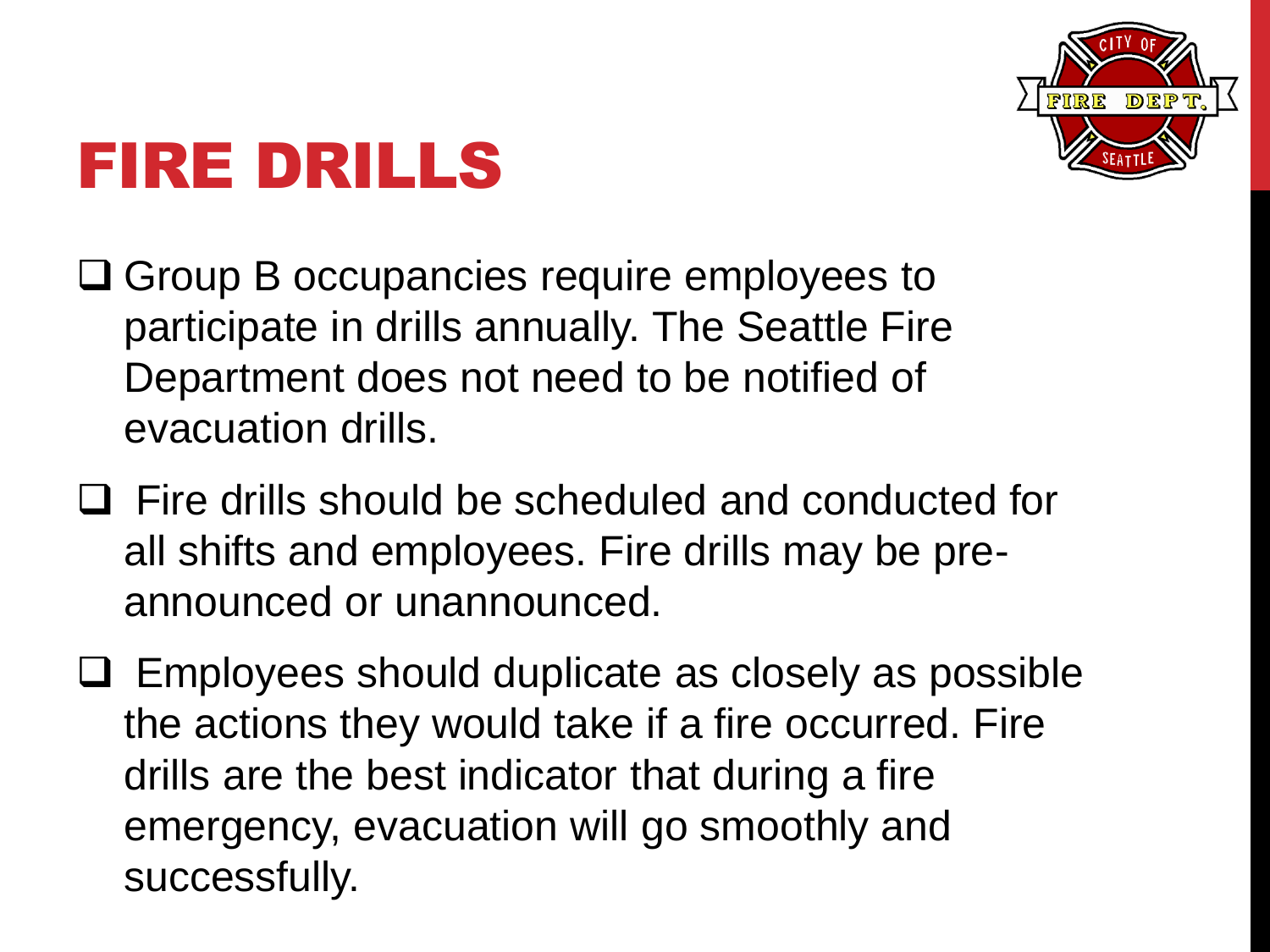### FIRE AND LIFE **SAFETY**



#### **Systems Testing and Reporting:**

- □ Seattle Fire Code requires building owners maintain and test fire protection systems.
- □ Schedule all required semiannual, annual and five-year systems tests with a certified technician.
- D Planned or emergency impairment taking the system out of service for 8 hours or more requires notification of the Seattle Fire Department.

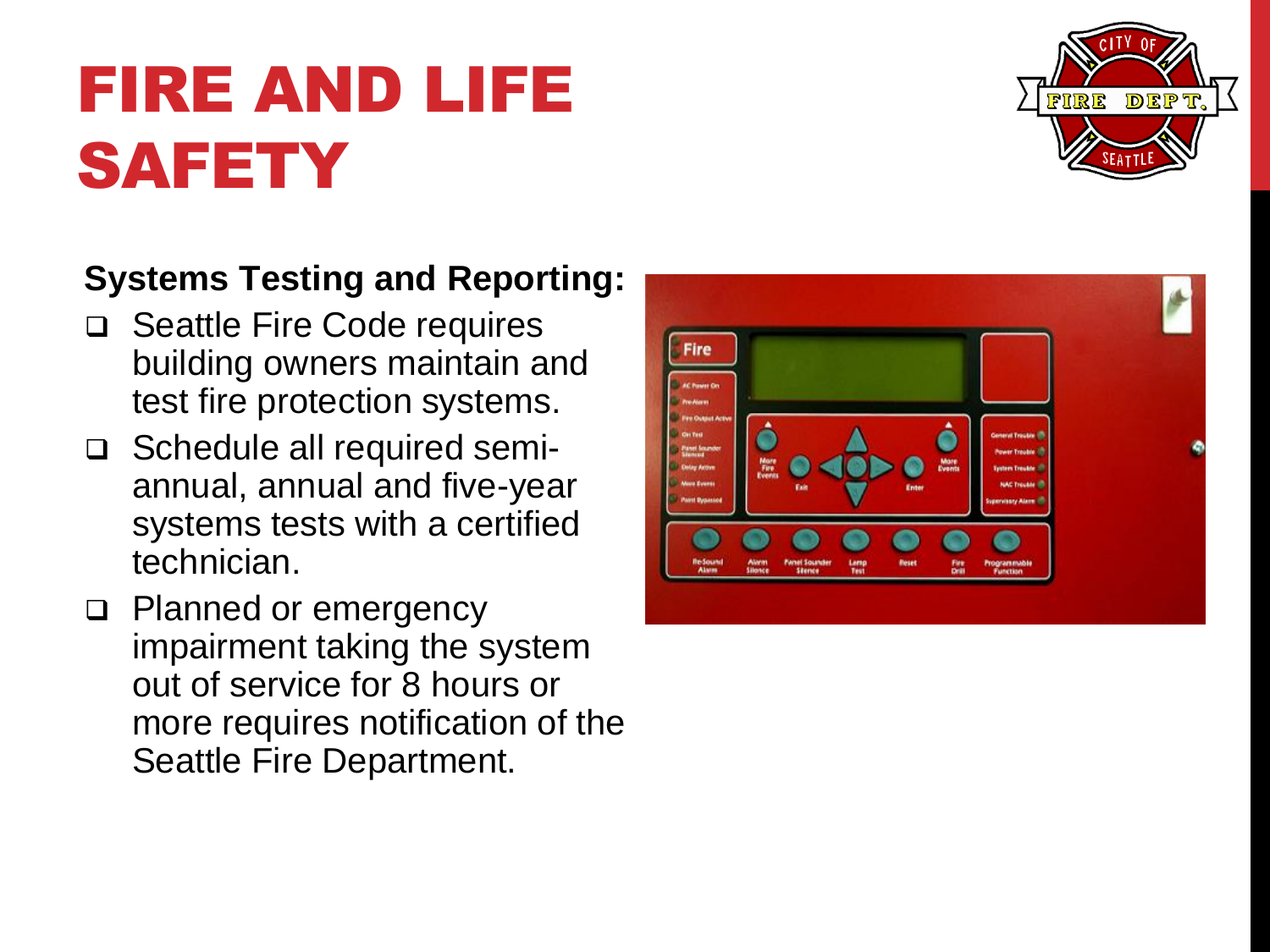## FIRE AND LIFE **SAFETY**



### **Fire Extinguisher Requirements:**

The type of fire extinguisher needed is determined by the type of business and the materials found in the building.

- □ Retail stores, storage facilities, and parking garages must have a Class 2A fire extinguisher for every 3,000 square feet.
- □ Office buildings require one for every 6,000 square feet.
- □ There must be at least one extinguisher on every floor. Fire extinguishers must be placed so that people do not have to travel more than 75 feet to reach one.
- □ Annual testing/service is required.

[For more information including installation requirements](http://www.seattle.gov/fire/FMO/firecode/cam/5961CAM FireExtinguisher.pdf)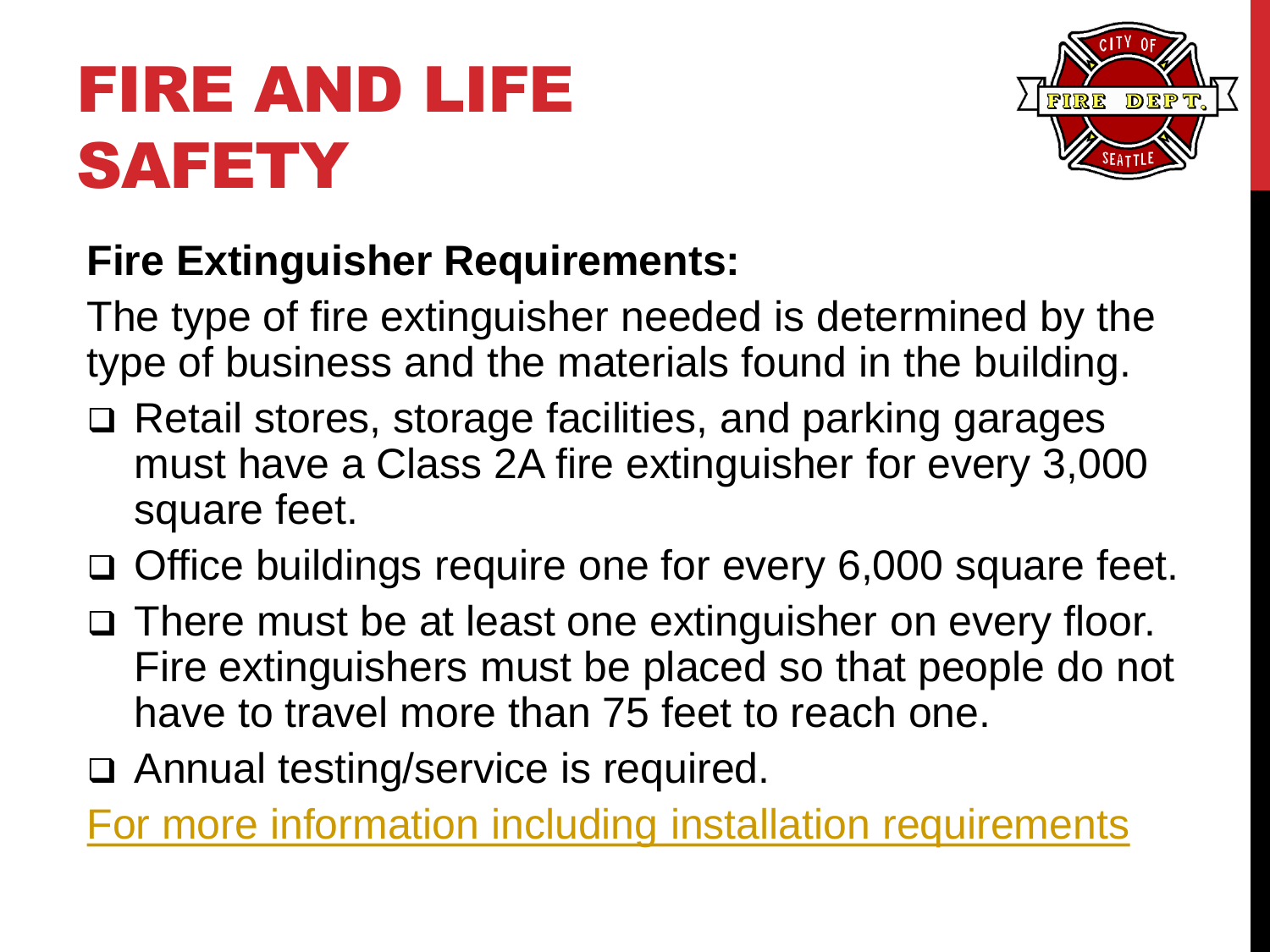## FIRE EXTINGUISHERS



 $\square$  Only use fire extinguishers for small fires, that do not put you at risk, and only after you have called **911**.

□ Make sure you are familiar with the fire extinguisher before you use it.



### *Know when to go!!*

*Close the door behind you!!*

*Never fight a fire that puts you at risk!!*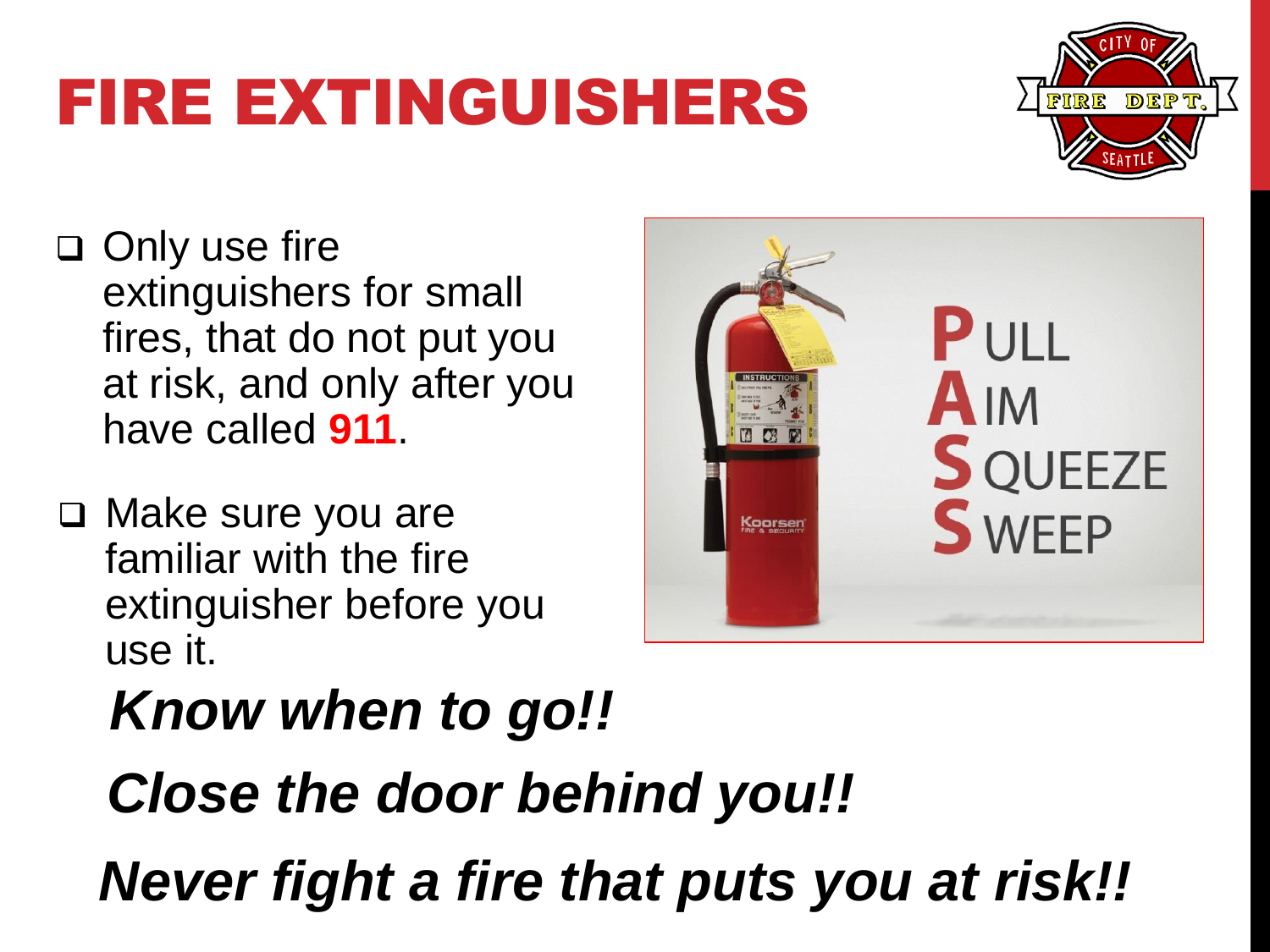### FIRE EXTINGUISHERS







**AIM** Start 10 feet back, your back to the exit, **AIM** at the base of the fire

#### **SQUEEZE**

**SQUEEZE** lever on the extinguisher slowly and evenly.



#### **SWEEP**

**SWEEP** the nozzle from side to side at the base, moving in slowly until fire is out.



# *Keep your exit behind you!!*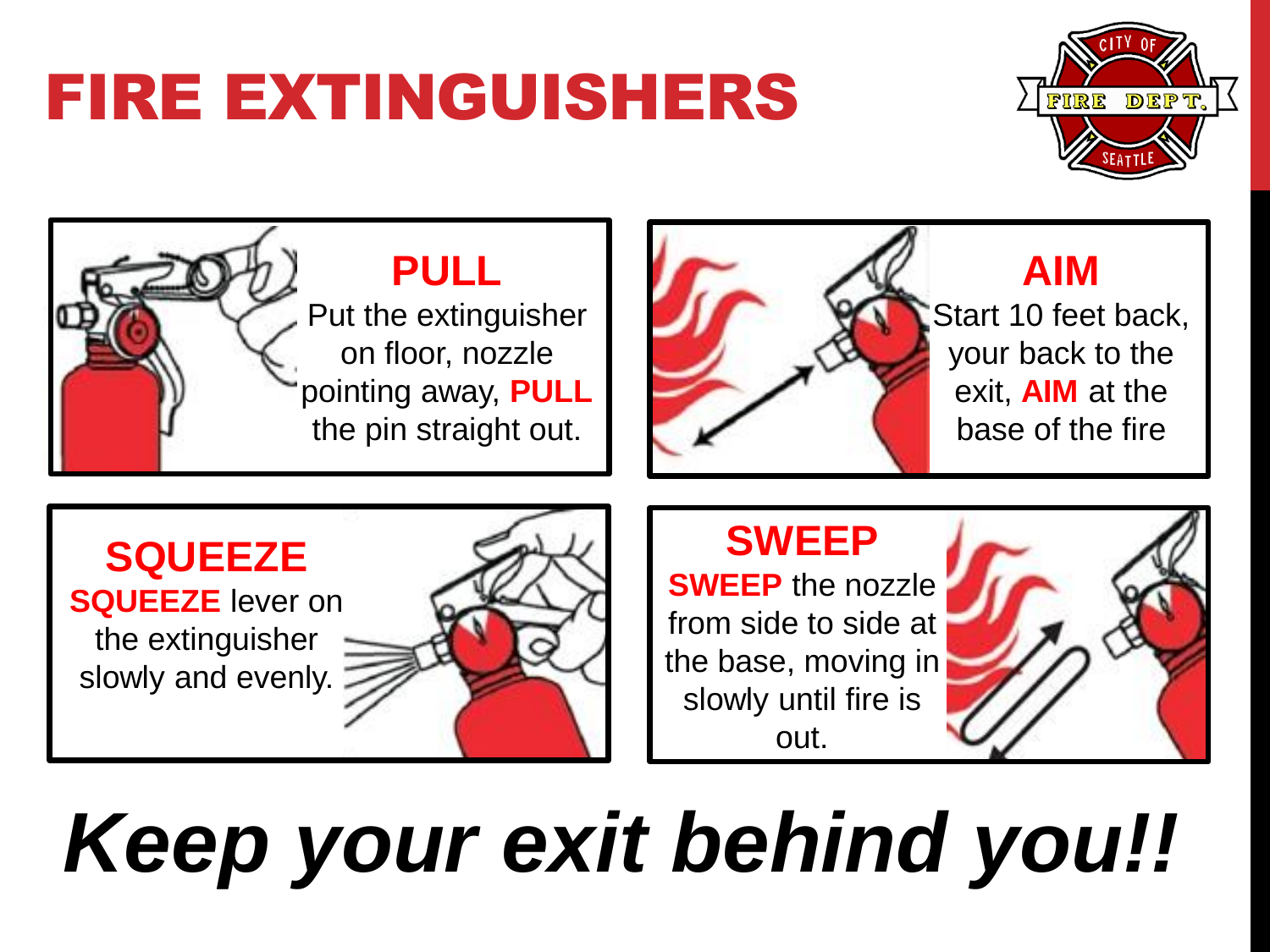



[Video-Using a fire extinguisher](https://www.youtube.com/watch?v=ZCSms-jyOao)

[Fire extinguisher fact sheet](http://www.seattle.gov/fire/pubEd/brochures/FireExtinguishers.pdf) 

[Fire Extinguisher Client Assistance Memo](http://www.seattle.gov/fire/FMO/firecode/cam/5961CAM FireExtinguisher.pdf)

[Seattle Fire Code](http://www.seattle.gov/fire/FMO/firecode/firecode.htm) 

[Administrative Rules](http://www.seattle.gov/fire/FMO/firecode/adminRules.htm)

[Business Fire Safety](http://www.seattle.gov/fire/pubEd/business/businessFireSafety.htm)

[Client Assistance Memos](http://www.seattle.gov/fire/FMO/firecode/cam/default.htm)